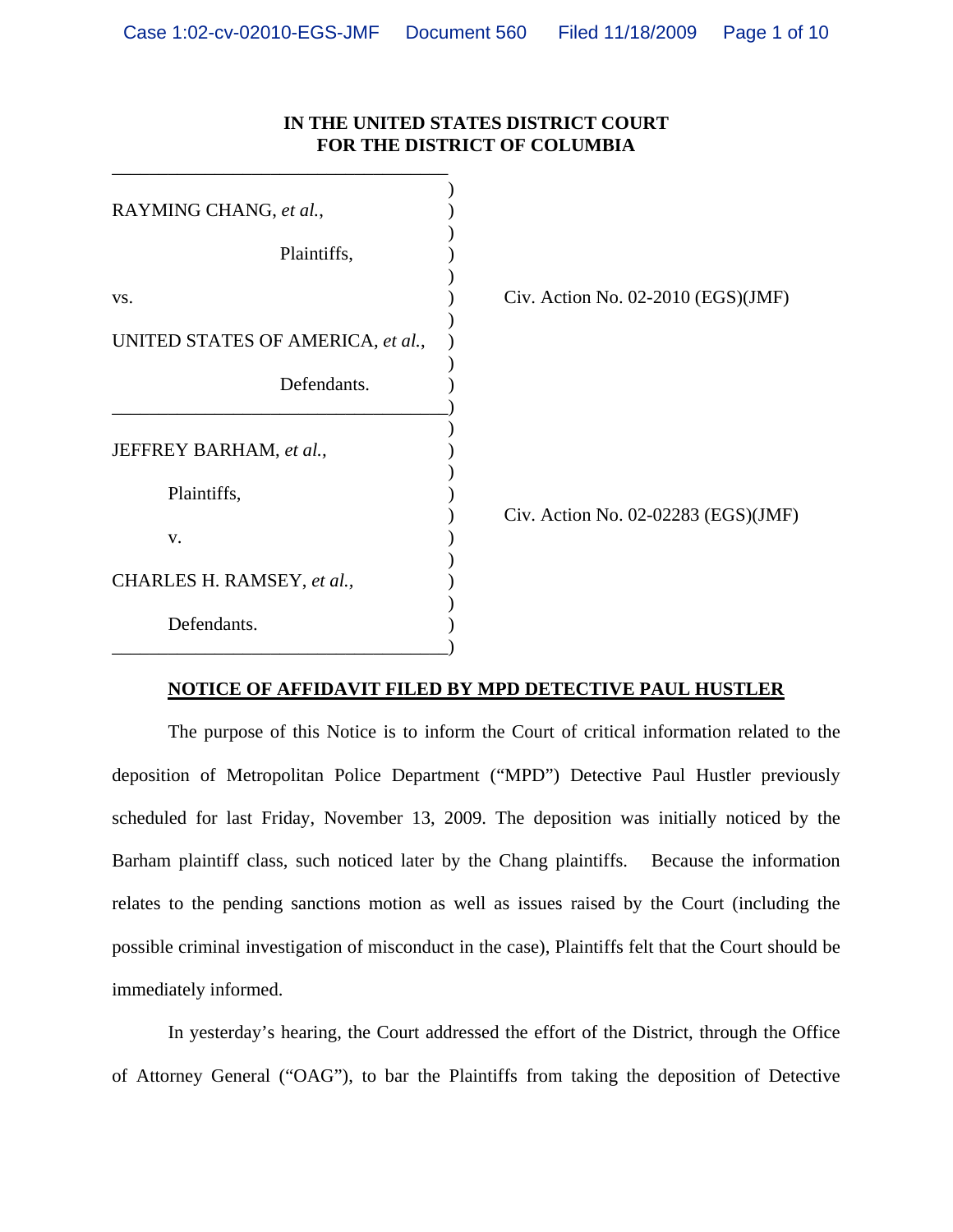Hustler, which was scheduled for and then cancelled last week. After meeting with Detective Hustler and learning the nature of his expected testimony, the District moved for a protective order to bar the deposition. (*See* Dkt. Nos. 557 in *Chang*; 566 in *Barham*.) In that filing and before the Court yesterday, District counsel made various arguments for barring the deposition entirely – even though Detective Hustler is not represented by the OAG and has other counsel.

In opposition to that motion and in yesterday's status hearing before this Court, *Chang* counsel raised the issue and discussed the relevance of Detective's Hustler's possible testimony. (*See* Dkt. No. 558 in *Chang*.) The Court ordered the deposition of Detective Hustler to go forward under the supervision of the Marshall Service or Magistrate Facciola.<sup>1</sup>

Following the hearing, counsel for both *Chang* and *Barham* jointly reviewed an affidavit that had been submitted by Detective Hustler that disclosed the evidence that would have been presented in the deposition. (*See* Hustler Affidavit, attached as Exhibit  $1$ .)<sup>2</sup> The evidence is extremely disturbing and contradicts prior sworn representations given to the Court and plaintiffs during the past seven years of litigation of this matter as well as the investigation into the Pershing Park arrests undertaken by the District of Columbia Council. The affidavit details the actions and observations of Detective Hustler on September 27, 2002, including his observations of the orders given for the mass arrest in Pershing Park..

Detective Hustler's affidavit reveals that he not only personally observed Ramsey directly order the mass arrests, coupled with an improper motive but further reveals that other officers expressed opposition to the order. In his affidavit, Detective Hustler, a 22-year veteran of the force, describes how hundreds of individuals, including the Plaintiffs in the two cases,

 $\overline{a}$ 

<sup>&</sup>lt;sup>1</sup> The transcript from yesterday's hearing is not yet available, although Plaintiffs anticipate receiving a copy by Friday, November 20, 2009.

 $2$  In light of the affidavit, Plaintiffs withdraw their notice and request for the deposition of Detective Hustler.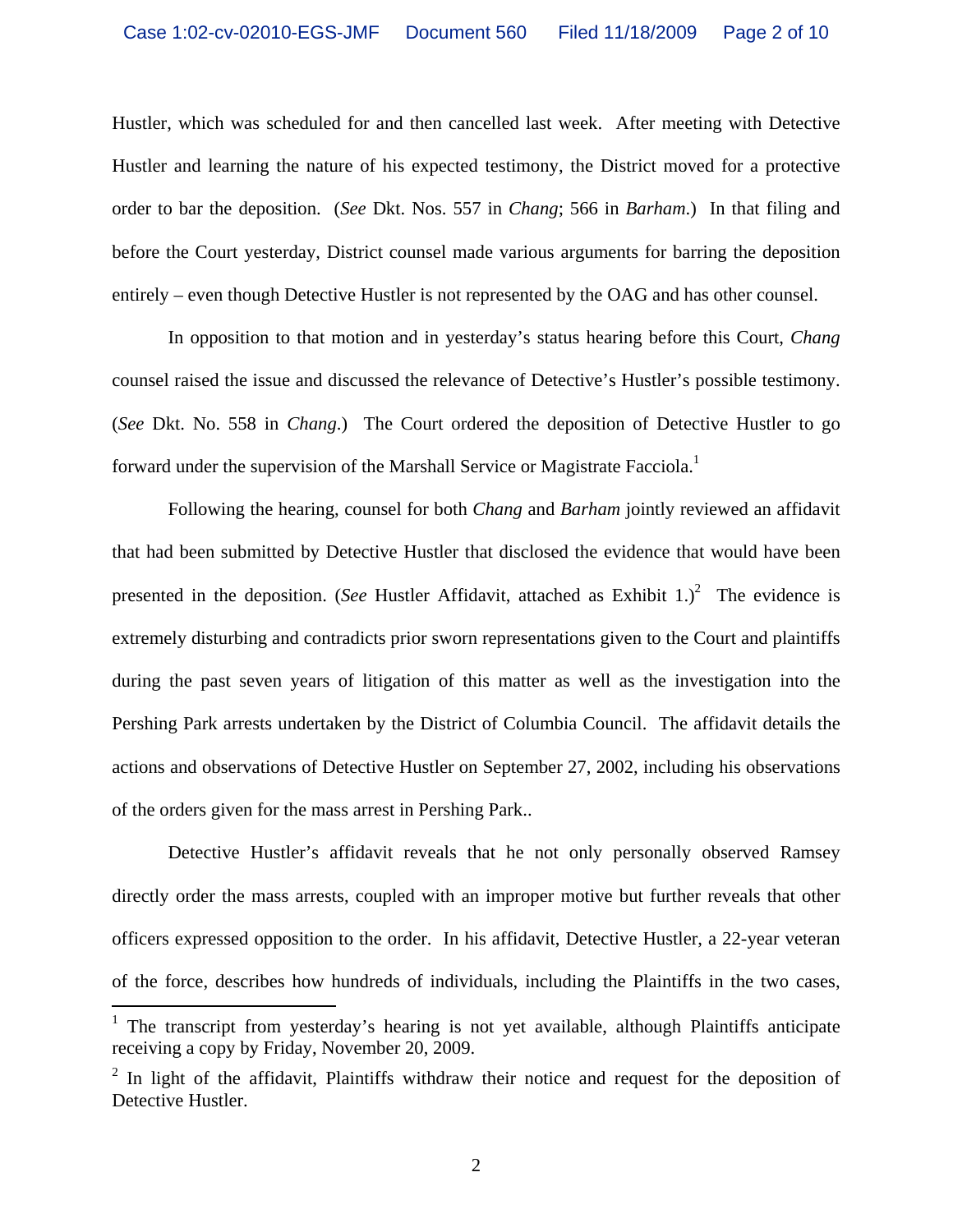were "funneled" into Pershing Park, trapped within the Park, and then apprehended, all without probable cause.<sup>3</sup>

 Detective Hustler further states that, while at Pershing Park, he was within a few feet of several of the named Defendants in these cases, including then-MPD Chief Charles Ramsey, and Assistant Chiefs Peter Newsham, Brian Jordan, and Michael Fitzgerald. (*Id*.)<sup>4</sup> As he got closer to these individuals, Detective Hustler states "I heard Chief Ramsey say **we're going to lock them up and teach them a lesson.**"  $(Id.)$  (emphasis added.)<sup>5</sup>

 Detective Hustler also states that he started to leave the scene of the arrests after another witnessing officer, Sergeant Duane Buethe, told him "let's go, this isn't right." (*Id*.) On his way, he was approached by a member of the press, who was trapped within the park but asked to be released. (*Id*.) Detective Hustler raised this request to Assistant Chief Brian Jordan, who responded "nobody leaves."<sup>6</sup> (*Id*.) Detective Hustler also states that an unidentified U.S. Park Police Lieutenant also stated that they were not going to participate" in the arrests and were instead "going to pull out."7 (*Id*.)

<sup>&</sup>lt;sup>3</sup> The Barham class comprises nearly 400 people who were falsely arrested in Pershing Park and then hog-tied in stress and duress positions for upwards of 24 hours on a police gym floor.

<sup>4</sup> Chief Ramsey and Assistant Chief Newsham are defendants in both the *Chang* and *Barham* matters. Assistant Chiefs Jordan and Fitzgerald are also defendants in the *Chang* matter.

<sup>&</sup>lt;sup>5</sup> Hustler's description largely tracks that of MPD Captain Ralph McLean, who gave a deposition on September 7, 2004 in which he described observing a meeting between Chief Ramsey, Assistant Chiefs Newsham, Jordan and Fitzgerald. McLean testified "At one point in time I heard the Chief say, 'Lock 'em up." (Tr. of McLean Deposition at 177-181, attached as Exhibit 2.)

<sup>&</sup>lt;sup>6</sup> As this Court is aware, the *Chang* Plaintiffs are comprised of then student journalists and legal observers.

<sup>7</sup> The National Park Service and Park Police Major Richard Murphy are defendants in the *Chang* matter. Park Police Major Richard Murphy is a defendant in the *Barham* class action.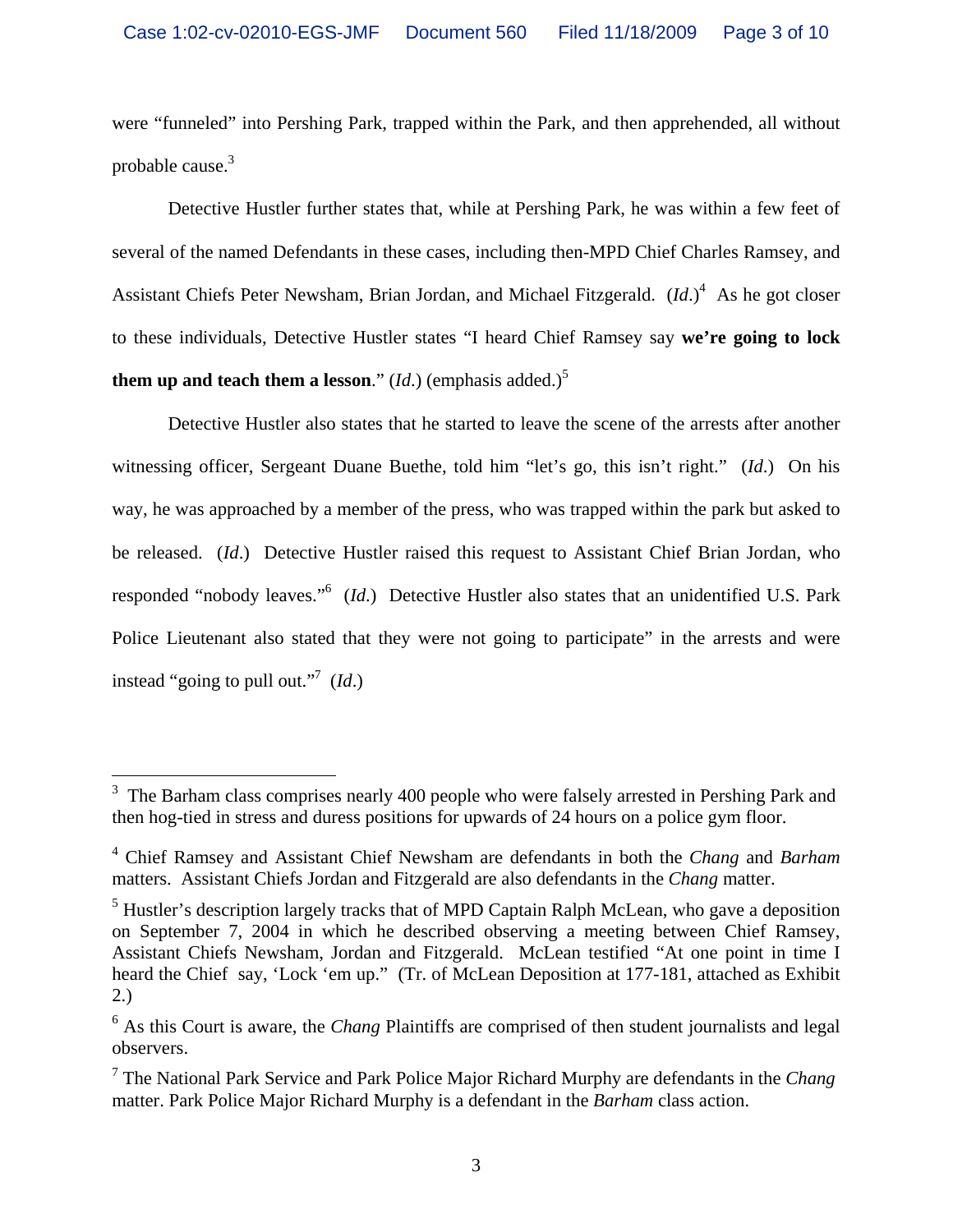This testimony directly contradicts the sworn statements of former Chief of Police Charles Ramsey and other top District officials, such as Assistant Chief Brian Jordan. For example, in previous testimony, the District and Chief Ramsey sought to attribute the order to arrest the hundreds of people in Pershing Park without probable cause solely to Assistant Chief Peter Newsham. Newsham in turn seemingly took responsibility for the order. In depositions and in various filings, Ramsey and the District portrayed Ramsey as a largely passive actor in the arrests. These theories and arguments were critical not only to Ramsey's personal defense but also to the District's defense of *Monell* liability claims.

 These statements raise troubling questions about prior testimony and statements to the Court not only by former Chief Ramsey and Assistant Chief Jordan, but also the entire District of Columbia government and the Metropolitan Police Department. For example, Chief Ramsey, in a deposition, under oath, stated "I did not order any arrests at any scene during the course of that day." (Transcript of September 19, 2007 deposition of Charles Ramsey at 469, excerpts attached as Exhibit 3.)

 Chief Ramsey had previously attempted to distance himself from the arrests. When questioned at a February 25, 2003 hearing before the Judiciary Committee of the D.C. Council, Charles Ramsey testified that he was not a part of the decision making for the Pershing Park mass arrest.

Council Member Patterson: "And you were not a part of that decision making yourself?"

Chief Ramsey: "No. When I came up on the scene, actually, that was already practically in progress." See Ex. 4 (Council of the District of Columbia March 24, 2004 Report on Investigation of the Metropolitan Police Department's Policy and Practice in Handling Demonstrations in the District of Columbia ) at 97.

4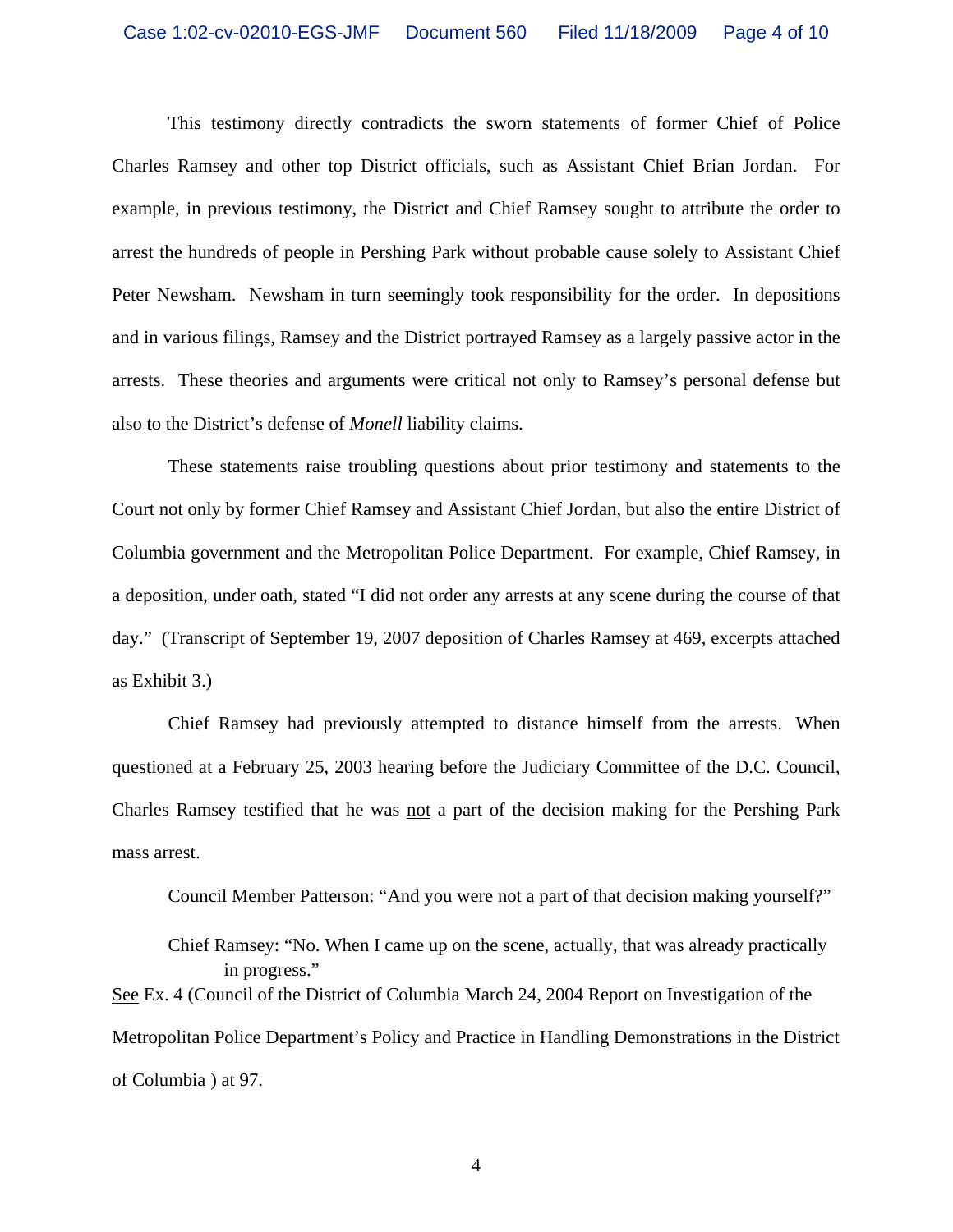At a December 18, 2003 Council investigatory hearing, upon questioning by Special Counsel Mary Cheh, Ramsey conceded that he did approve of the decision to arrest the persons at Pershing Park. See Media Exhibit 1B (testimony of Ramsey before D.C. Council, December 18, 2003); Ex. 4 (Council of the District of Columbia March 24, 2004 Report on Investigation of the Metropolitan Police Department's Policy and Practice in Handling Demonstrations in the District of Columbia) at 98.

In his September 18, 2007 video deposition in the Barham case, when asked whether he was a part of the Pershing Park mass arrest decision making, Ramsey then testified he was not.

- Q: Sir, were you a part of the decision making, the decision to arrest the several hundred persons in Pershing Park as a group?
- A: No, not directly."

See Ex. 5, Transcript of September 18, 2007 Ramsey Deposition at 27:19 – 22; Media Ex. 1A (video deposition of Charles H. Ramsey).

In that deposition, Ramsey again denied approving the mass arrest.

- Q: At the time of the arrest and at the scene of the arrest, before they began, you approved the mass arrest; isn't that correct, sir?
- A: No, it's not correct.

Ex. 5, Transcript of September 18, 2007 Ramsey Deposition at 29:18 – 22; Media Ex. 1 A (video deposition of Charles H. Ramsey).

Ramsey was confronted with a video replay of his December 18, 2003 testimony before the D.C. Council in which he admitted he did approve of the decision to make the arrests. He confirmed that was video of himself, and that he had been testifying under oath.

Ramsey again denied that he approved the mass arrest.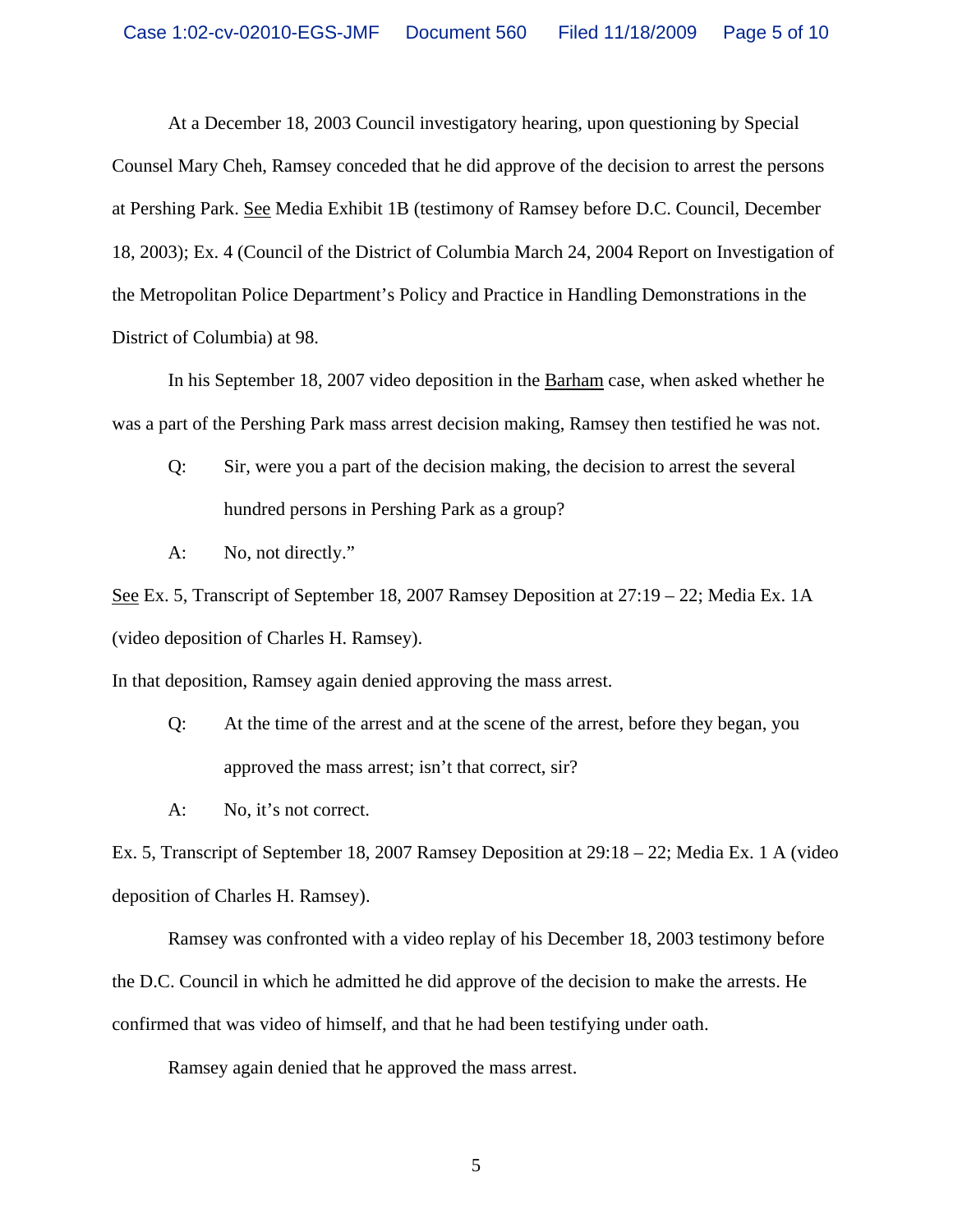- Q: [after confronting Ramsey with video of his December 18, 2003 testimony in which he admitted to approving the mass arrest decision] Let me ask you here again, did you approve the decision to make the mass arrest?
- A: No.

Ex. 5, Transcript of September 18, 2007 Ramsey Deposition at 35:20 – 22; Media Ex. 1 A (video deposition of Charles H. Ramsey).

After being questioned further about the apparent substantial inconsistency in his statements

regarding whether he did approve the mass arrest at the scene, then Ramsey admitted again that

he did approve the mass arrest.

- Q: Did you approve of the decision to make the mass arrest?
- A: At the time, yes.

Ex. 5, Transcript of September 18, 2007 Ramsey Deposition at 37:13 – 15; Media Ex. 1 A (video

deposition of Charles H. Ramsey)

On September 18, 2007, Chief Ramsey also had the following colloquy with Plaintiffs counsel:

Q When you approved the arrest of nearly 400 people as a group at Pershing Park, did you do so on the basis of insufficient information?

A Well, first of all, sir, I didn't say that I approved the arrests. I mean, the way in which you've phrased the question, I would certainly, you know, take exception to. I have stated before that I approved of his decision, which is different than me approving the arrests, in my mind, anyway. But I haven't had the benefit of legal training. But in my mind, I believe those to be two different things.

Q Sir, can you elaborate on the distinction that you are drawing? Because I don't –

- A Yes.
- Q -- fully understand, and I think it would be helpful.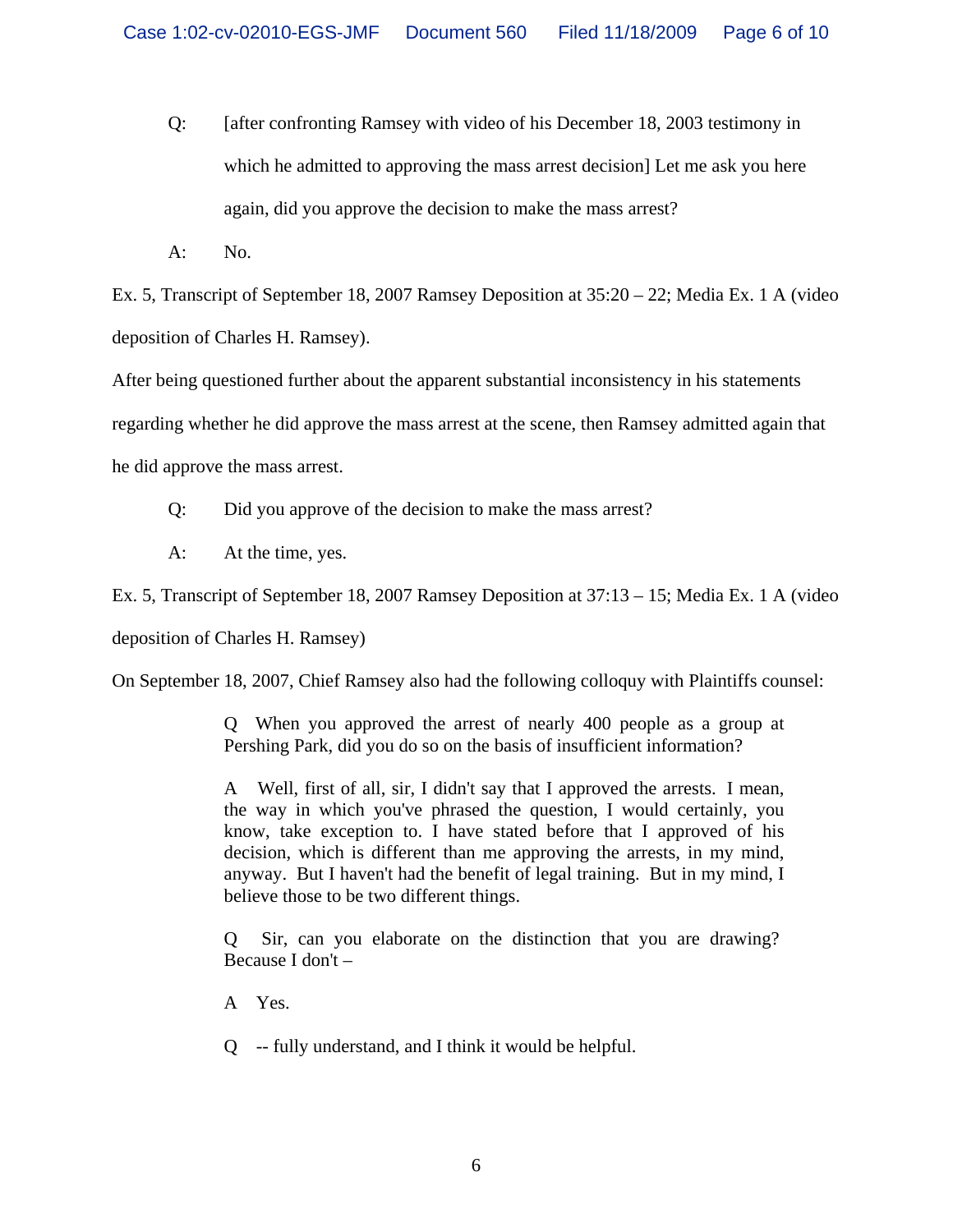A If I approve and affirmatively -- in other words, I've observed, I've seen, I feel that I have enough information, and I am ordering an arrest be made, based on that. And I did not do that, nor do I have to do that. Police officers make arrests every day throughout this city, and they don't call the chief to find out if it's okay.

Ex. 5, Transcript of September 18, 2007 Ramsey deposition at 44-45. Chief Ramsey previously

stated:

[Assistant Chief] Newsham ordered the arrests of the persons in Pershing Park . . . Based upon the information that I had received, I did not countermand his decision and order. [Assistant Chief] Newsham, or any police officer for that matter, does not have to obtain my approval before commencing an arrest.

(Affidavit of Charles Ramsey, dated February 9, 2004, at Para. 21, attached as Exhibit 6.) In an

earlier affidavit, in another attempt to show that did not order the arrests, Chief Ramsey stated:

I believed, based upon the conversation that EAC Fitzgerald and I had with Assistant Chief Newsham, that probable cause existed to support the arrests of the persons in Pershing Park. Assistant Chief Newsham, or any police officer for that matter, does not have to obtain my approval before commencing an arrest. I did not realize, at that point, that the park had not, in fact, been cleared of people before it came to be a holding area for individuals that officers had observed engaged in illegal conduct before those individuals entered the park.

(Affidavit of Charles Ramsey, dated October 15, 2003, at Para. 23, attached as Exhibit 7.) A

collection of video-transcripts of statements made by former Chief Ramsey, contradicted on their

face by Sergeant Hustler's affidavit, are filed as Media Exhibits 1A and 1B.

 Detective Hustler's affidavit is also significant because he states that "the events and the actions of the MPD officials on the scene would have been documented by police radio transmissions and a running resume of the chain of events." (Hustler Affidavit at 2, attached as Exhibit 1.)

Plaintiffs have filed extensive motions for sanctions based on the destruction of the JOCC Running Resume and all electronic backups and hard copies, the apparent editing of audio tapes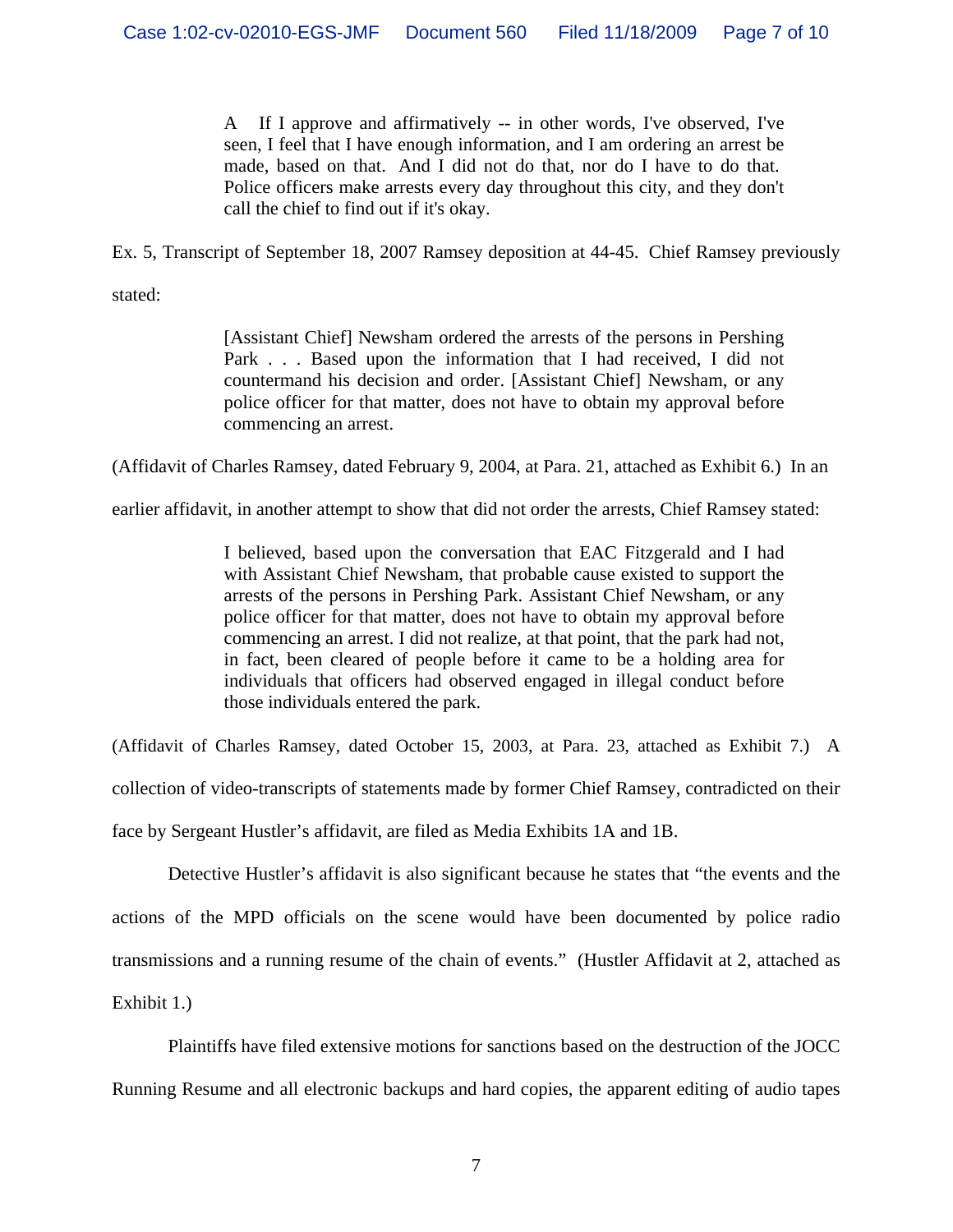containing multiple channel radio runs which are missing recording data at the time the arrest order was being given and carried out, and other discovery abuse. Plaintiffs have asserted that the material that would have been contained in this contemporaneous evidence would have documented the actions of the MPD Chief and Assistant Chiefs, including the time of arrival and the decision to arrest those within Pershing Park. Detective Hustler's affidavit supports those assertions and now supplies some of the information that may have been revealed by such evidence, to wit, the direct order of Chief Ramsey to arrest anyone in the trap zone.

The affidavit has obvious relevance to the missing evidence and any motivation for alleged destruction of such evidence. As such, Plaintiffs feel the affidavit should be made part of the record for the Court as it considers any referral as well as sanctions in this case.

Respectfully submitted,

/s/ Daniel C. Schwartz Daniel C. Schwartz (D.C. Bar No. 017749) P.J. Meitl (D.C. Bar No. 502391) BRYAN CAVE LLP 1155 F Street, N.W., Suite 700 Washington, D.C. 20004 (202) 508-6000

/s/ Jonathan Turley Jonathan Turley (D.C. Bar No. 417674) 2000 H Street, N.W. Washington, D.C. 20052 (202) 994-7001

/s/ Carl Messineo Carl Messineo (D.C. Bar No. 450033) Mara Verheyden-Hilliard (D.C. Bar No. 450031) PARTNERSHIP FOR CIVIL JUSTICE 617 Florida Avenue, N.W. Washington, D.C. 20001 (202) 232-1180 (tel) (202) 747-7747 (fax)

Counsel for the *Barham* Plaintiff Class

Counsel for the *Chang* Plaintiffs

Dated: November 18, 2009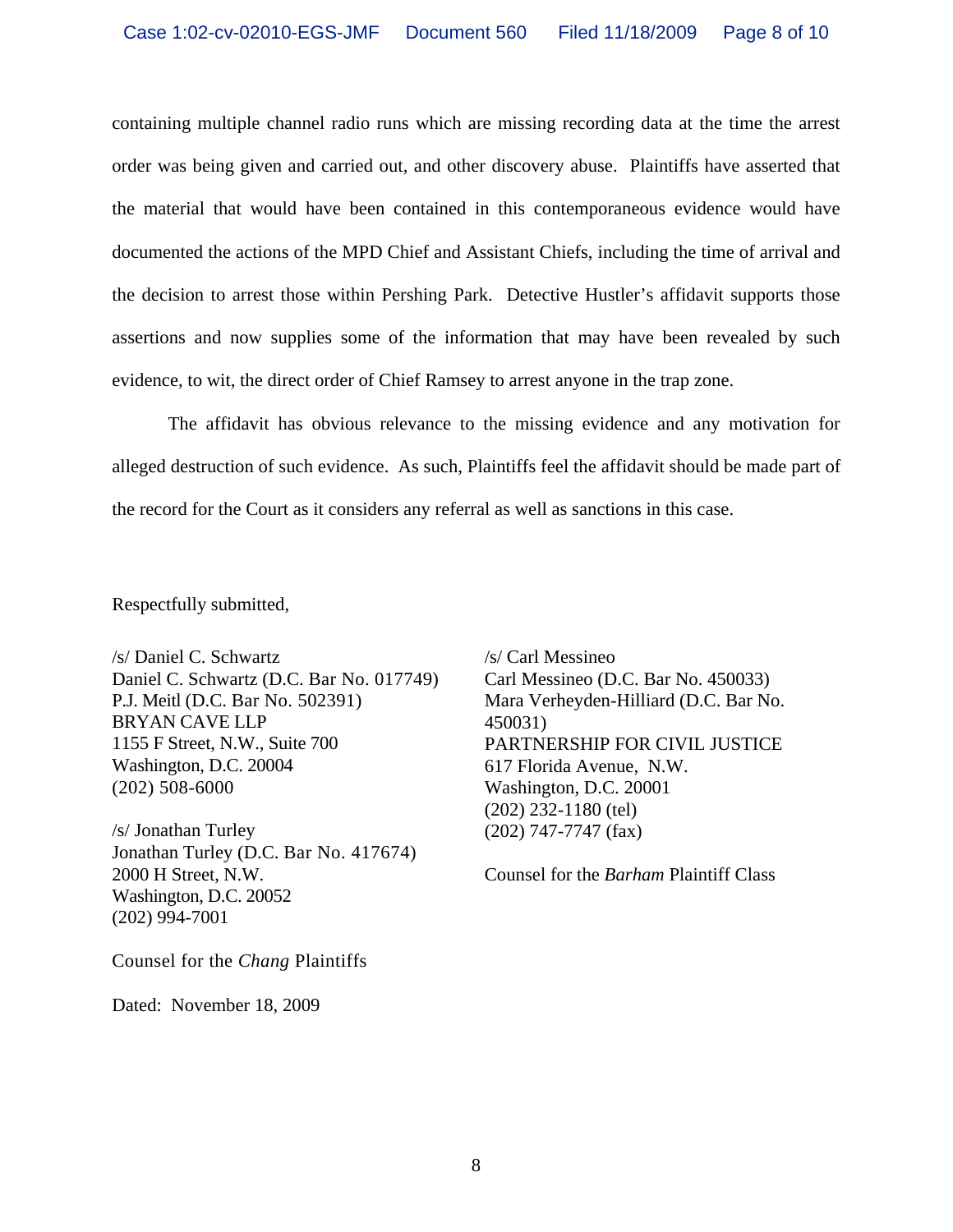## **CERTIFICATE OF SERVICE**

I hereby certify that on November 2, 2009, I caused copies of the foregoing to be served

by electronic means, upon the following:

Counsel for the District and OAG Individual Defendants and Assistant Chief Newsham in his Official Capacity

 Ellen Efros Assistant Deputy Attorney General Office of the Attorney General 441 Fourth Street, NW,  $6<sup>th</sup>$  Floor South Washington, DC 20001

 Chad Copeland Office of the Attorney General 441 Fourth Street, NW,  $6^{th}$  Floor South Washington, DC 20001

 Monique Pressley Office of the Attorney General 441 Fourth Street, NW, 6<sup>th</sup> Floor South Washington, DC 20001

 Shana Frost Office of the Attorney General 441 Fourth Street, NW, 6<sup>th</sup> Floor South Washington, DC 20001

Counsel for the Federal Defendants

 Marina Braswell Brian Hudak Office of the U.S. Attorney For the District of Columbia 555 4th Street, N.W., Room 10-413 Washington, D.C. 20530

Counsel for Defendant Peter J. Newsham

 Robert E. Deso, Esq. 1828 L Street, N.W., Suite 600 Washington, D.C. 20004